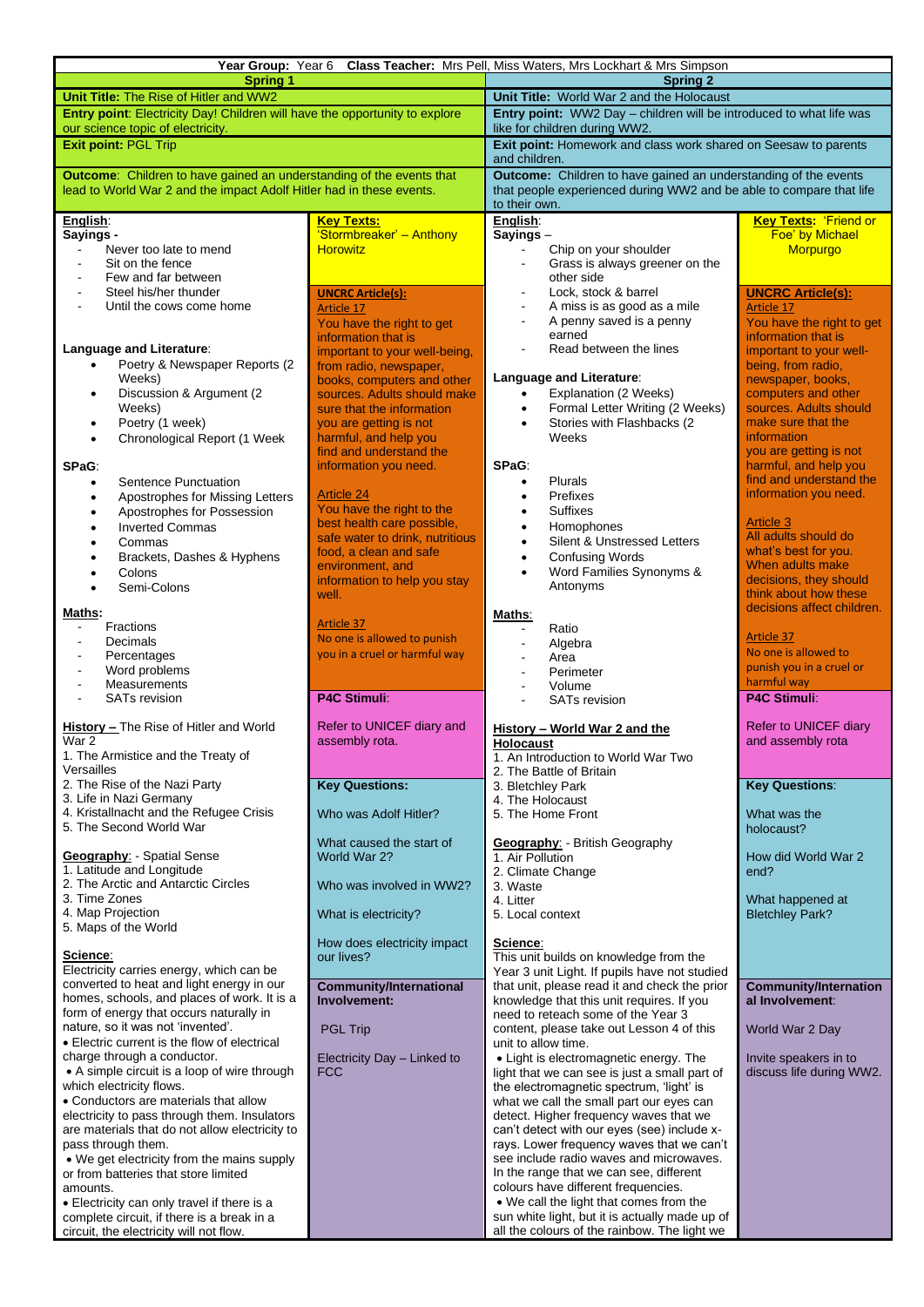| • The components of a circuit are the         | see is actually part of a large spectrum of          |  |
|-----------------------------------------------|------------------------------------------------------|--|
| parts needed including wires, a battery and   | light, of which only a small part is visible to      |  |
| an electrical component such as a bulb or     | the human eye. We can see the different              |  |
| a buzzer.                                     | colours white light is made up of by using           |  |
| • Circuit diagrams use symbols instead of     | an object called a prism. A prism slows              |  |
| pictures.                                     | down light travelling through it, bending it         |  |
|                                               | and splitting it into its different component        |  |
| • Switches control the flow of electricity in | colours – with red bending least, and violet         |  |
| a circuit. They break the circuit they are in | bending most. We say the light is refracted          |  |
| when open.                                    | through the prism.                                   |  |
| • Adding batteries can make a bulb shine      | • In order for us to see, rays of light pass         |  |
| more brightly. Adding bulbs to a circuit will |                                                      |  |
| make the bulbs dimmer. Longer wires can       | through the cornea, then the pupil, which            |  |
| cause bulbs to become dimmer.                 | is a hole in the middle of the iris (it looks        |  |
| • A series circuit has only one path for the  | black). The iris, the coloured part if the           |  |
| electricity to flow. A parallel circuit has   | eye, is a circular muscle that makes the             |  |
| more than one path for the electricity to     | pupil wider or narrower. The iris is an              |  |
| flow.                                         | involuntary muscle – it works without you            |  |
| • Some people think Benjamin Franklin         | thinking about it. Then light passes                 |  |
| discovered electricity, but his work actually | through the lens, muscles attached to the            |  |
| made connections between lightning and        | lens change its shape just a little bit, to          |  |
| electricity.                                  | help the lens focus. The lens focusses the           |  |
| • In approximately 600BC the Ancient          | light rays onto the surface at the back of           |  |
| Greeks discovered rubbing fur onto amber      | the eyeball, called the retina. Inside the           |  |
| caused an attraction, static electricity.     | retina, light rays change into electrical            |  |
| Archaeologists believe Ancient Roman          | signals. These signals travel along the              |  |
| pots containing sheets of copper may have     | optic nerve to your brain.                           |  |
| been ancient batteries. Similar devices       | • Light travels at over 670 million miles per        |  |
| have been found near Baghdad and may          | second and always moves in straight lines.           |  |
|                                               | You can show it moves in straight lines by           |  |
| have been an early form of battery.           | holding a book up to the light. The light will       |  |
|                                               | make a shadow on the floor where the                 |  |
| Computing:                                    | light doesn't reach. The light cannot curve          |  |
| Managing information online                   | around the book.                                     |  |
| Project evolve (8 lessons)                    | • Light acts differently on different                |  |
|                                               | materials: some materials are clear,                 |  |
| Creating media- web page creation             | allowing light to pass through them. These           |  |
| What makes a good website?<br>1.              | materials are transparent. Other materials           |  |
| 2.<br>How to layout your web page             | block light passing through – these                  |  |
| 3.<br>Copyright or copywrong?                 | materials are opaque.                                |  |
| 4.<br>How does it look?                       | • A periscope is a device that uses                  |  |
| 5.<br>Follow the breadcrumbs                  | reflection to allow the user to see                  |  |
| 6.<br>Think before you link                   | something that is out of their line of sight.        |  |
|                                               | Submarines use periscopes to see above               |  |
| Art/D&T: - Italian Renaissance Art            | the water level when the vessel is                   |  |
| 1. Introduction to Italian Renaissance Art -  | submerged.                                           |  |
| The School of Athens/Vitruvian Man            |                                                      |  |
| 2. Leonardo da Vinci – Anatomical             | Computing:                                           |  |
| drawings                                      | Managing information online                          |  |
| 3. Leonardo da Vinci - Painting               | Project evolve (8 lessons)                           |  |
| Techniques                                    |                                                      |  |
| 4. Michelangelo - The Sistine Chapel          |                                                      |  |
| 5. Realistic painting - Jan van Eyck          | Creating media- web page creation                    |  |
|                                               | What makes a good website?<br>7.                     |  |
| <b>R.E.</b>                                   | 8. How to layout your web page                       |  |
| <b>Rituals</b>                                | 9.<br>Copyright or copywrong?                        |  |
|                                               | 10. How does it look?                                |  |
| <b>PSHE:</b>                                  | 11. Follow the breadcrumbs                           |  |
| - Dreams & Goals                              | 12. Think before you link                            |  |
|                                               |                                                      |  |
| <u>PE:</u>                                    |                                                      |  |
| • Invasion Games                              | <b>Art/D&amp;T: - Renaissance Architecture &amp;</b> |  |
| • Football                                    | <b>Sculpture</b>                                     |  |
| • Net / wall Games                            | 1. Brunelleschi - Florence Cathedral                 |  |
| • Handball                                    | 2. Ghiberti - The Gates of Paradise                  |  |
|                                               | 3. Donatello – St George                             |  |
| MFL:                                          | 4. Michelangelo as architect - St Peter's            |  |
| Places in a town                              | Basilica                                             |  |
|                                               | 5. Michelangelo as sculptor - The Pietà              |  |
| <b>MUSIC: - Recorder</b>                      | 6. Michelangelo's David - The influence of           |  |
| Children will continue to learn how to play   | classical sculpture                                  |  |
| the recorder, building on from their          |                                                      |  |
| knowledge from last term of using the         | <u>R.E.</u>                                          |  |
| notes b, a and g.                             | <b>Resurrection</b>                                  |  |
|                                               | • Children can explain what people mean              |  |
|                                               | by resurrection.                                     |  |
|                                               |                                                      |  |
|                                               | • Children can explain how resurrection is           |  |
|                                               | significant within the Easter story and how          |  |
|                                               | this is expressed through art.                       |  |
|                                               |                                                      |  |
|                                               | • Children can evaluate, by explaining,              |  |
|                                               | value of people's interpretations of<br>resurrection |  |
|                                               |                                                      |  |